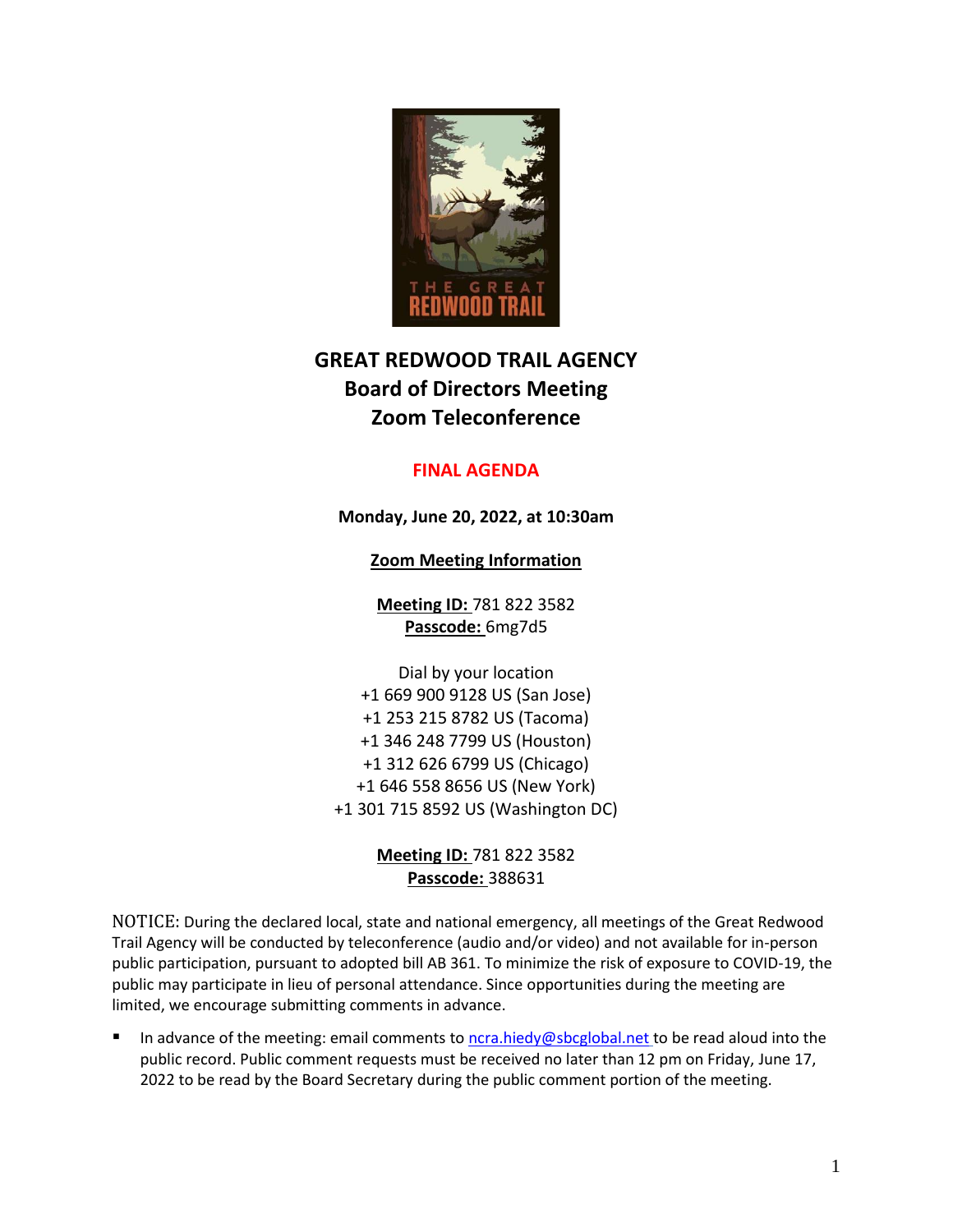During the meeting: make oral comments on the conference call by phone when public comment is invited by the Chair.

DISABLED ACCOMMODATION: If you have a disability which requires an accommodation or an alternative format to assist you in observing and commenting on this meeting, please contact the Clerk of the Board at (707) 463-3280 or by email [ncra.hiedy@sbcglobal.net](mailto:ncra.hiedy@sbcglobal.net) by 12 pm on Friday, June 17, 2022 to ensure arrangements for accommodation.

Thank you for your interest and cooperation.

# **A. CALL TO ORDER**

**B. ROLL CALL** 

# **C. AGENDA APPROVAL**

## **D. PUBLIC COMMENT –** *Please refer to notice at the top of this Agenda.*

*Comments will be limited to three minutes per person and not more than ten minutes per subject, so that everyone can be heard. "Public comment" time is limited to matters under the jurisdiction of the Agency that may not have been considered by the Agency previously and are not on the agenda. No action will be taken. Members of the public may also comment during specific agenda items when recognized by the Chair.*

## **E. PRESENTATION –** Chair Hart

## **F. CLOSED SESSION**

- **1.** Discussion with Designated Representative Regarding Public Employee Benefits and Compensation for Administrative Assistant Position. Agency Representative: Caryl Hart, Chair of the Board of Directors (**Government Code section 54957.6)**
- **2.** Discussion with Legal Counsel Regarding Pending Litigation: Abandonment and Railbanking Filings. Surface Transportation Board Docket Numbers AS 1305x; AB 1313 **(Government Code section 54956.9(a),(d)(1)**

## **G. ANNOUNCEMENT OUT OF CLOSED SESSION**

## **H. CONDUCT OF BUSINESS**

- **1.** Discussion and Possible Action Regarding Resolution 2022-05 Authorizing Continued Teleconference Meetings
- **2.** Discussion and Possible Action Regarding Establishing Time and Place of Regular Board of Directors Meeting
- **3.** Discussion and Possible Action Regarding Resolution 2022-06 Approval of Final Agency Budget FY 2022-23 and Resolution 2022-07 - Approval of Final CA Coastal Conservancy Budget FY 2022-23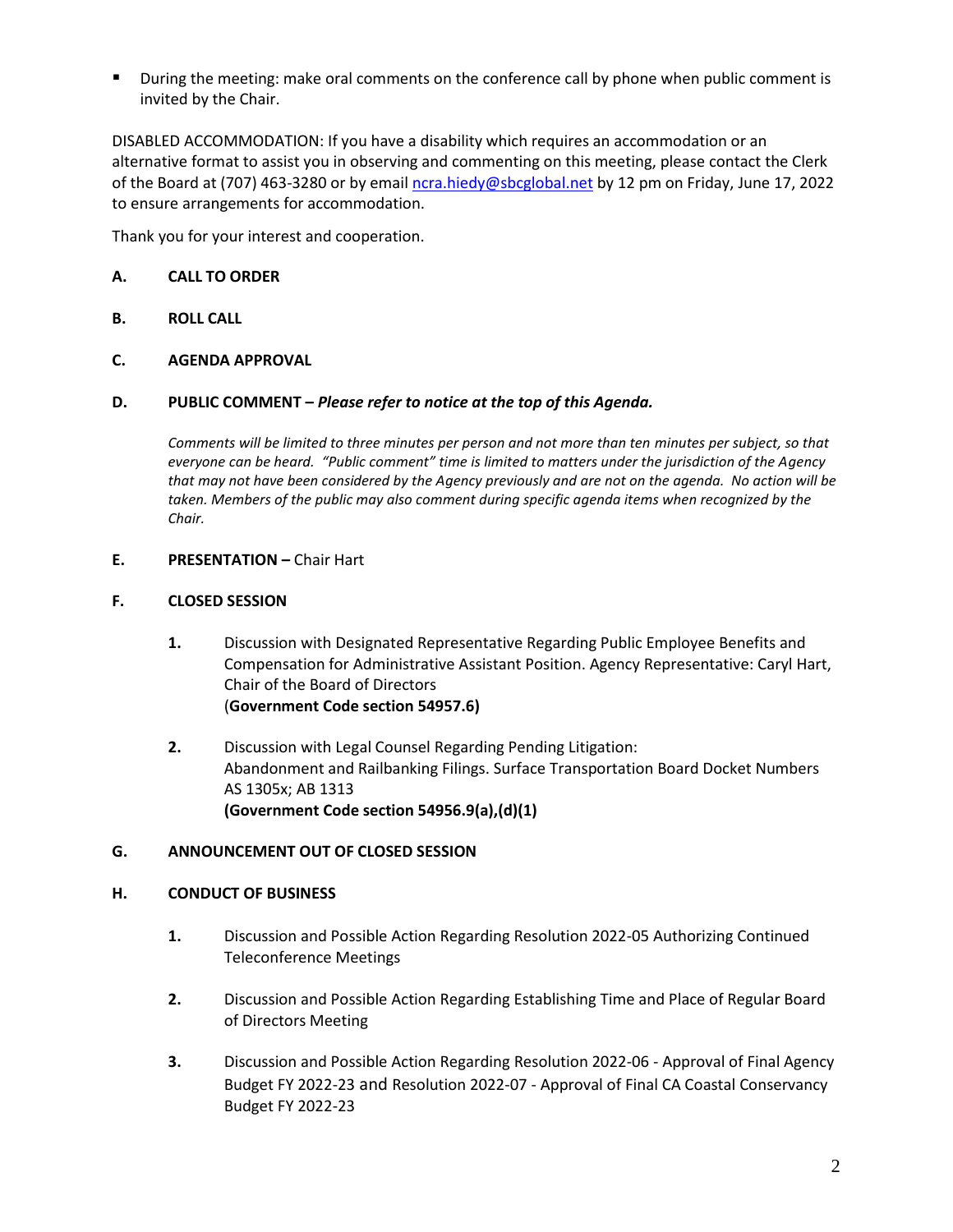- **4.** Discussion and Possible Action Regarding Approval of Public Utilities Easement Agreement with Town of Scotia Community Services District
- **5.** Discussion and Possible Action Regarding Approval of Professional Services Agreement with ARE Corp, Inc.
- **6.** Discussion Regarding Status of Railbanking Former NCRA Line MP 139.5 North

## **I. CONSENT CALENDAR**

- **1.** Approval of Minutes Regular Board Meeting May 23, 2022
- **2.** Approval of Financial Statements May 2022
- **3.** Approval of Warrants Issued May 2022
- **4.** Approval of Cal Card Statement May 2022

#### **J. STAFF REPORT**

Karyn Gear, CA Coastal Conservancy – Update regarding staffing and Master Planning

#### **K. MATTERS FROM THE BOARD**

## **L. ANNOUNCEMENT OUT OF CLOSED SESSION**

## **M. ANNOUNCEMENT OF NEXT MEETING**

To be determined and announced at the meeting.

### **N. ADJOURNMENT**

#### *AGENDA NOTE*

*All items appearing on the agenda are subject to action by the Board of Directors. Staff recommendations are subject to action by the Board of Directors. Staff recommendations are subject to change by the Board.*

#### *AMERICAN WITH DISABILITIES ACT (ADA) REQUESTS*

*To request disability-related modifications or accommodations for accessible locations or meeting materials in alternative formats (as allowed under Section 12132 of the ADA) please contact the GRTA office at 707 463-3280, at least 72 hours before the meeting.*

#### *ADDITIONS TO AGENDA*

*The Brown Act, Section 54954.2, states that the Board may take action on off-agenda items when: a) a majority vote determines that an "emergency situation" exists as defined in Section 54956.5, or b) a two-thirds vote of the body, or a unanimous vote of those present, determines that there is a need to take immediate action and the need for action arose after the agenda was legally posted, or c) the item was continued from a prior, legally posted meeting not more than five calendar days before this meeting.*

#### *ADDITIONAL MEETING INFORMATION FOR INTERESTED PARTIES*

*Written materials related to an item on this agenda submitted to the Board of Directors are available for public inspection in the GRTA office located at 419 Talmage Road, Suite M, Ukiah California. Documents maintained for public inspection are considered to be draft documents until approved by the Board of Directors. Official record is maintained for public inspection in the GRTA office.*